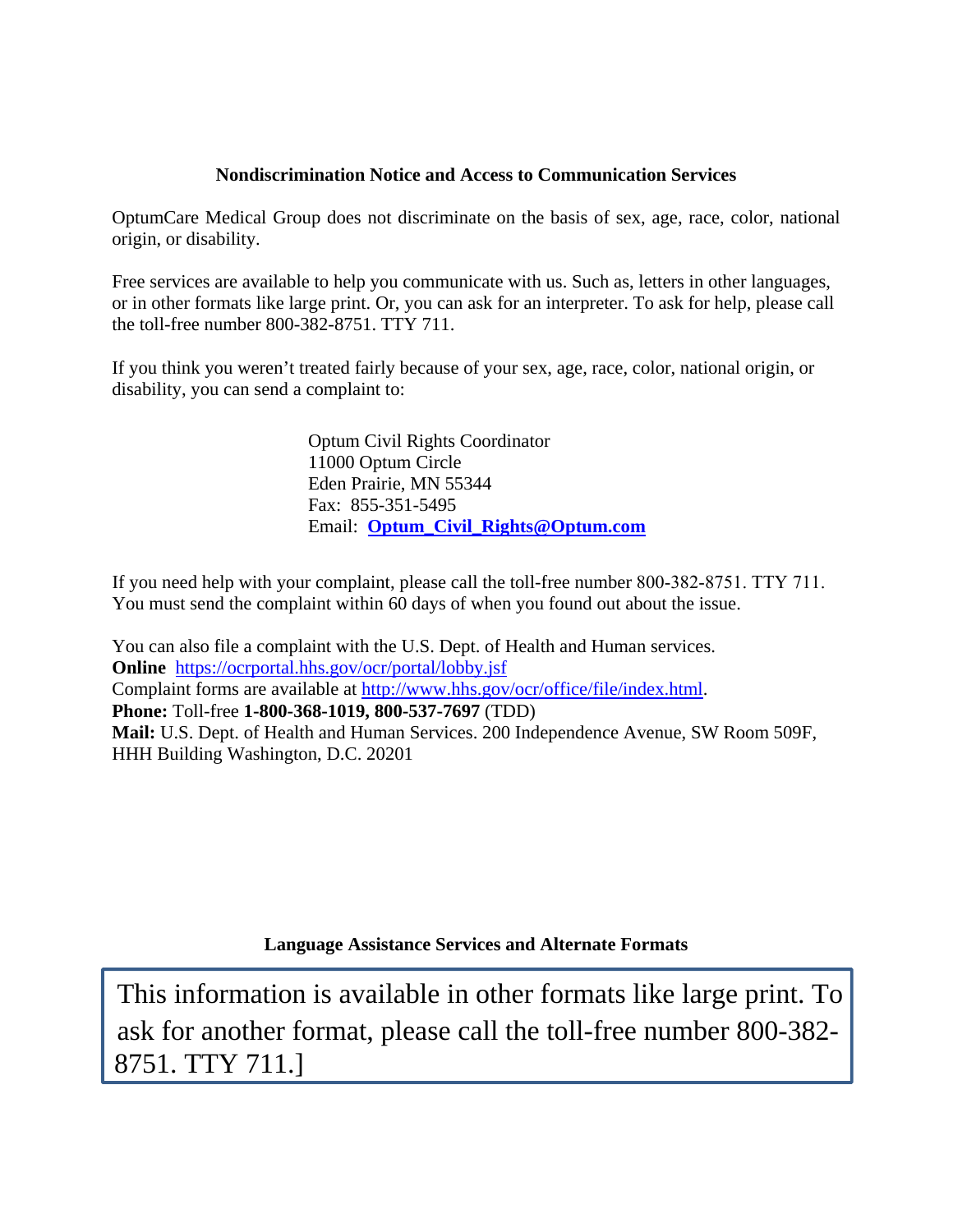ATTENTION: If you speak English, language assistance services, free of charge, are available to you. Please call 800-382-8751.

ATENCIÓN: Si habla **español (Spanish)**, hay servicios de asistencia de idiomas, sin cargo, a su

disposición. Llame al 800-382-8751.

請注意:如果您說中文 **(Chinese)**,我們免費為您提供語言協助服務。請致電:800-382-8751。

XIN LƯU Ý: Nếu quý vị nói tiếng **Việt (Vietnamese)**, quý vị sẽ được cung cấp dịch vụ trợ giúp về ngôn ngữ miễn phí. Vui lòng gọi 800-382-8751.

알림: 한국어**(Korean)**를 사용하시는 경우 언어 지원 서비스를 무료로 이용하실 수 있습니 다. 800-382-8751 번으로 전화하십시오.

PAUNAWA: Kung nagsasalita ka ng **Tagalog (Tagalog)**, may makukuha kang mga libreng serbisyo ng tulong sa wika. Mangyaring tumawag sa 800-382-8751.

ВНИМАНИЕ: бесплатные услуги перевода доступны для людей, чей родной язык является **русском (Russian)**. Позвоните по номеру 800-382-8751.

تنبيه: إذا كنت تتحدث **العربية )Arabic)**، فإن خدمات المساعدة اللغویة المجانیة متاحة لك. الرجاء الأتصال بـ .800-382-8751

ATANSYON: Si w pale **Kreyòl ayisyen (Haitian Creole)**, ou kapab benefisye sèvis ki gratis pou ede w nan lang pa w. Tanpri rele nan 800-382-8751.

ATTENTION : Si vous parlez **français (French)**, des services d'aide linguistique vous sont proposés gratuitement. Veuillez appeler le 800-382-8751.

UWAGA: Jeżeli mówisz po **polsku (Polish)**, udostępniliśmy darmowe usługi tłumacza. Prosimy zadzwonić pod numer 800-382-8751.

ATENÇÃO: Se você fala **português (Portuguese)**, contate o serviço de assistência de idiomas gratuito. Ligue para 800-382-8751.

ATTENZIONE: in caso la lingua parlata sia l'**italiano (Italian)**, sono disponibili servizi di assistenza linguistica gratuiti. Si prega di chiamare il numero 800-382-8751.

ACHTUNG: Falls Sie **Deutsch (German)** sprechen, stehen Ihnen kostenlos sprachliche Hilfsdienstleistungen zur Verfügung. Rufen Sie 800-382-8751 an.

注意事項:日本語 **(Japanese)** を話される場合、無料の言語支援サービスをご利用いただけ ます。800-382-8751 にお電話ください。

> توجه: اگر زبان شما **فارسی )sraF i )**است، خدمات امداد زبانی به طور رايگان در اختيار شما می باشد. 800-382-8751 تماس بگيريد.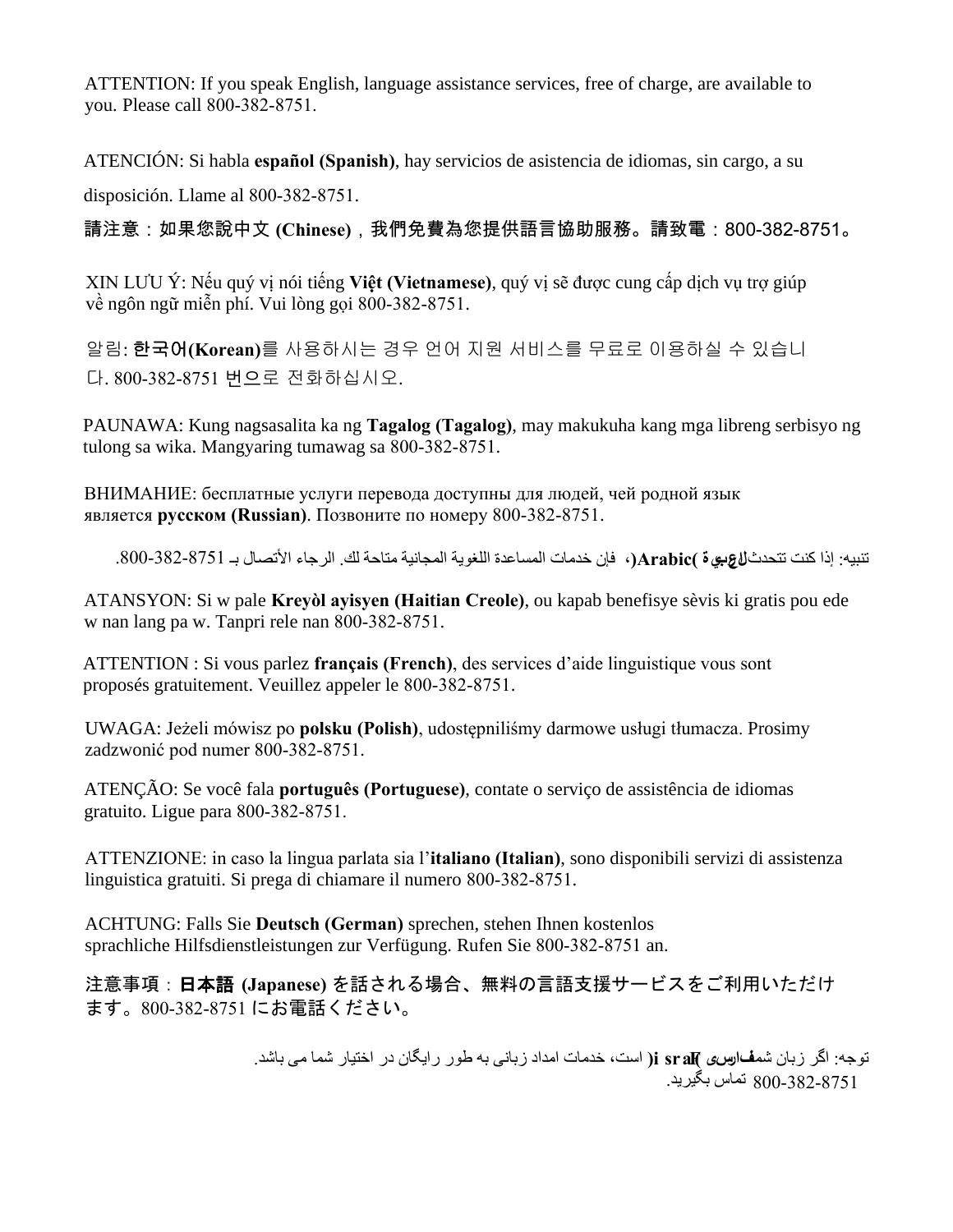कृपा धयान दें: यदद आप **ह .दी (Hindi)** भाषी हैं तो आपके िलए भाषा सहायता सेवाएं नन:शुकि उपि ध हैं। कृपा पर का कि रें 800-382-8751

CEEB TOOM: Yog koj hais Lus **Hmoob (Hmong)**, muaj kev pab txhais lus pub dawb rau koj. Thov hu rau 800-382-8751.

ចំណាប់អារម្មណ៍: លេលលបីសិនអ្នកនិយាយ**ភាសាខែ ខ្ញុះ(Khmer)**លោជំនួយភាសាដោយឥតគិតថ្លៃ គឺមានសំរាប់អ្នក។ សូមទូរស័ព្ទ ទៅលេខ  $800$ – $382$ – $8751$ ។

PAKDAAR: Nu saritaem ti **Ilocano (Ilocano)**, ti serbisyo para ti baddang ti lengguahe nga awanan bayadna, ket sidadaan para kenyam. Maidawat nga awagan iti 800-382-8751.

DÍÍ BAA'ÁKONÍNÍZIN: **Diné (Navajo)** bizaad bee yániłti'go, saad bee áka'anída'awo'ígíí, t'áá jíík'ehbee ná'ahóót'i'. T'áá shoodí kohji' 800-382-8751 hodíilnih.

OGOW: Haddii aad ku hadasho **Soomaali (Somali)**, adeegyada taageerada luqadda, oo bilaash ah, ayaad heli kartaa. Fadlan wac 800-382-8751.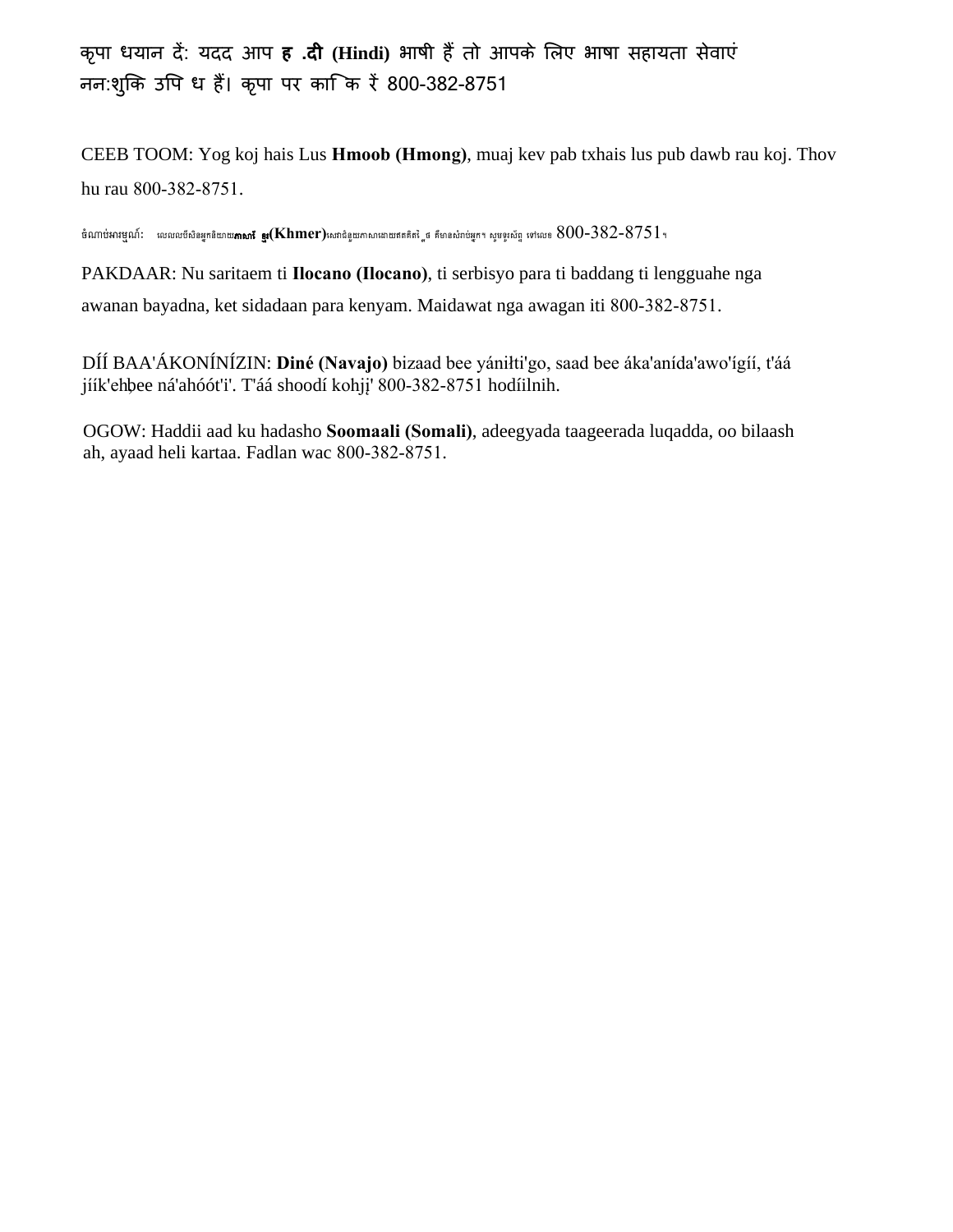# **PROVIDER NOTICE OF PRIVACY PRACTICES**

NOTICE FOR MEDICAL INFORMATION: Pages 1 - 5.

### **THIS NOTICE DESCRIBES HOW MEDICAL INFORMATION ABOUT YOU MAY BE USED AND DISCLOSED AND HOW YOU CAN GET ACCESS TO THIS INFORMATION. PLEASE REVIEW IT CAREFULLY.**

Effective January 1, 2017

 $We<sup>1</sup>$  $We<sup>1</sup>$  $We<sup>1</sup>$  are required by law to protect the privacy of your health information. We are also required to provide you this notice, which explains how we may use information about you and when we can give out or "disclose" that information to others. You also have rights regarding your health information that are described in this notice. We are required by law to abide by the terms of this notice.

The terms "information" or "health information" in this notice include any information we maintain that reasonably can be used to identify you and that relates to your physical or mental health condition, the provision of health care to you, or the payment for such health care. We will comply with the requirements of applicable privacy laws related to notifying you in the event of a breach of your health information.

We have the right to change our privacy practices and the terms of this notice. If we make a material change to our privacy practices, and if we maintain a website, we will post a copy of the revised notice on our website [https://www.optumcare.com/medical.html.](https://www.optumcare.com/medical.html) If we maintain a physical delivery site, we will also post a copy in at our office. The notice will also be available upon request. We reserve the right to make any revised or changed notice effective for information we already have and for information that we receive in the future.

#### **How We Use or Disclose Information**

**We must** use and disclose your health information to provide that information:

- To you or someone who has the legal right to act for you (your personal representative) in order to administer your rights as described in this notice; and
- To the Secretary of the Department of Health and Human Services, if necessary, to make sure your privacy is protected.

**We have the right to** use and disclose health information for your treatment, to bill for your health care and to operate our business. For example, we may use or disclose your health information:

 **For Payment.** We may use or disclose health information to obtain payment for health care services. For example, we may disclose your health information to your health plan

<span id="page-3-0"></span><sup>&</sup>lt;sup>1</sup> This Medical Information Notice of Privacy Practices applies to the following providers that are affiliated with Optum, Inc. and  $d/b/a$  OptumCare Medical Group: Centers for Family Medicine, GP; Family Practice Physicians, A Medical Corporation; Marathon Medical Group; Oso Family Medical Group; Premier Physicians Medical Group; Ross Medical Associates and Seal Beach Family Medical Group.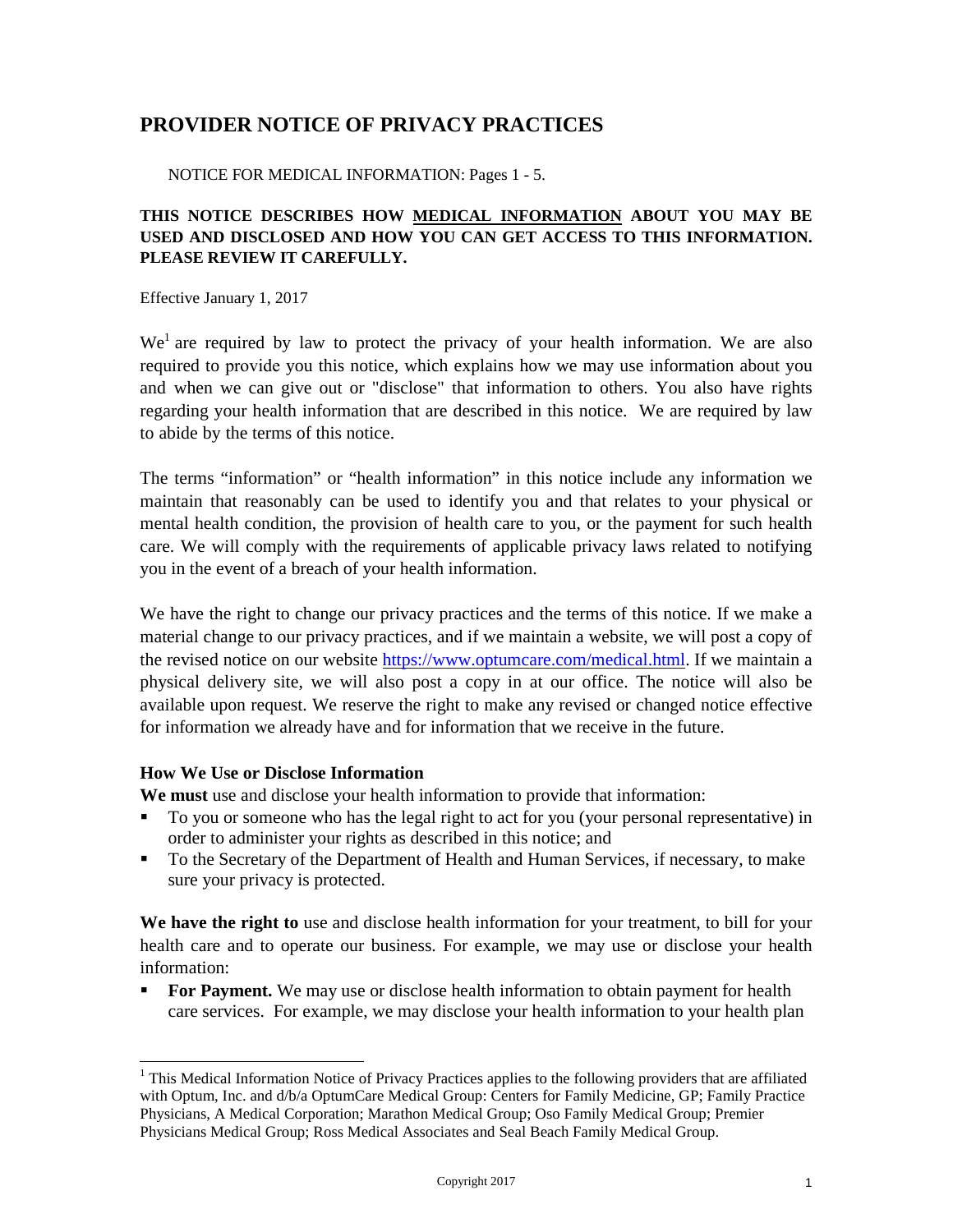in order to obtain payment for the medical services we provide to you. We may ask you for advance payment.

- **For Treatment.** We may use or disclose health information to aid in your treatment or the coordination of your care. For example, we may disclose information to your physicians or hospitals to help them provide medical care to you.
- **For Health Care Operations.** We may use or disclose health information as necessary to operate and manage our business activities related to providing and managing your health care. For example, we might analyze data to determine how we can improve our services.
- **To Provide You Information on Health Related Programs or Products** such as alternative medical treatments and programs or about health-related products and services, subject to limits imposed by law.
- **For Reminders.** We may use or disclose health information to send you reminders about your care, such as appointment reminders with providers who provide medical care to you or reminders related to medicines prescribed for you.

**We may** use or disclose your health information for the following purposes under limited circumstances:

- **As Required by Law.** We may disclose information when required to do so by law.
- **To Persons Involved With Your Care.** We may use or disclose your health information to a person involved in your care or who helps pay for your care, such as a family member, when you are incapacitated or in an emergency, or when you agree or fail to object when given the opportunity. If you are unavailable or unable to object, we will use our best judgment to decide if the disclosure is in your best interests. Special rules apply regarding when we may disclose health information to family members and others involved in a deceased individual's care. We may disclose health information to any persons involved, prior to the death, in the care or payment for care of a deceased individual, unless we are aware that doing so would be inconsistent with a preference previously expressed by the deceased.
- **For Public Health Activities** such as reporting or preventing disease outbreaks to a public health authority. We may also disclose your information to the Food and Drug Administration (FDA) or persons under the jurisdiction of the FDA for purposes related to safety or quality issues, adverse events or to facilitate drug recalls.
- **For Reporting Victims of Abuse, Neglect or Domestic Violence** to government authorities that are authorized by law to receive such information, including a social service or protective service agency.
- **For Health Oversight Activities** to a health oversight agency for activities authorized by law, such as licensure, governmental audits and fraud and abuse investigations.
- **For Judicial or Administrative Proceedings** such as in response to a court order, search warrant or subpoena.
- **For Law Enforcement Purposes.** We may disclose your health information to a law enforcement official for purposes such as providing limited information to locate a missing person or report a crime.
- **To Avoid a Serious Threat to Health or Safety** to you, another person, or the public, by, for example, disclosing information to public health agencies or law enforcement authorities, or in the event of an emergency or natural disaster.
- **For Specialized Government Functions** such as military and veteran activities, national security and intelligence activities, and the protective services for the President and others.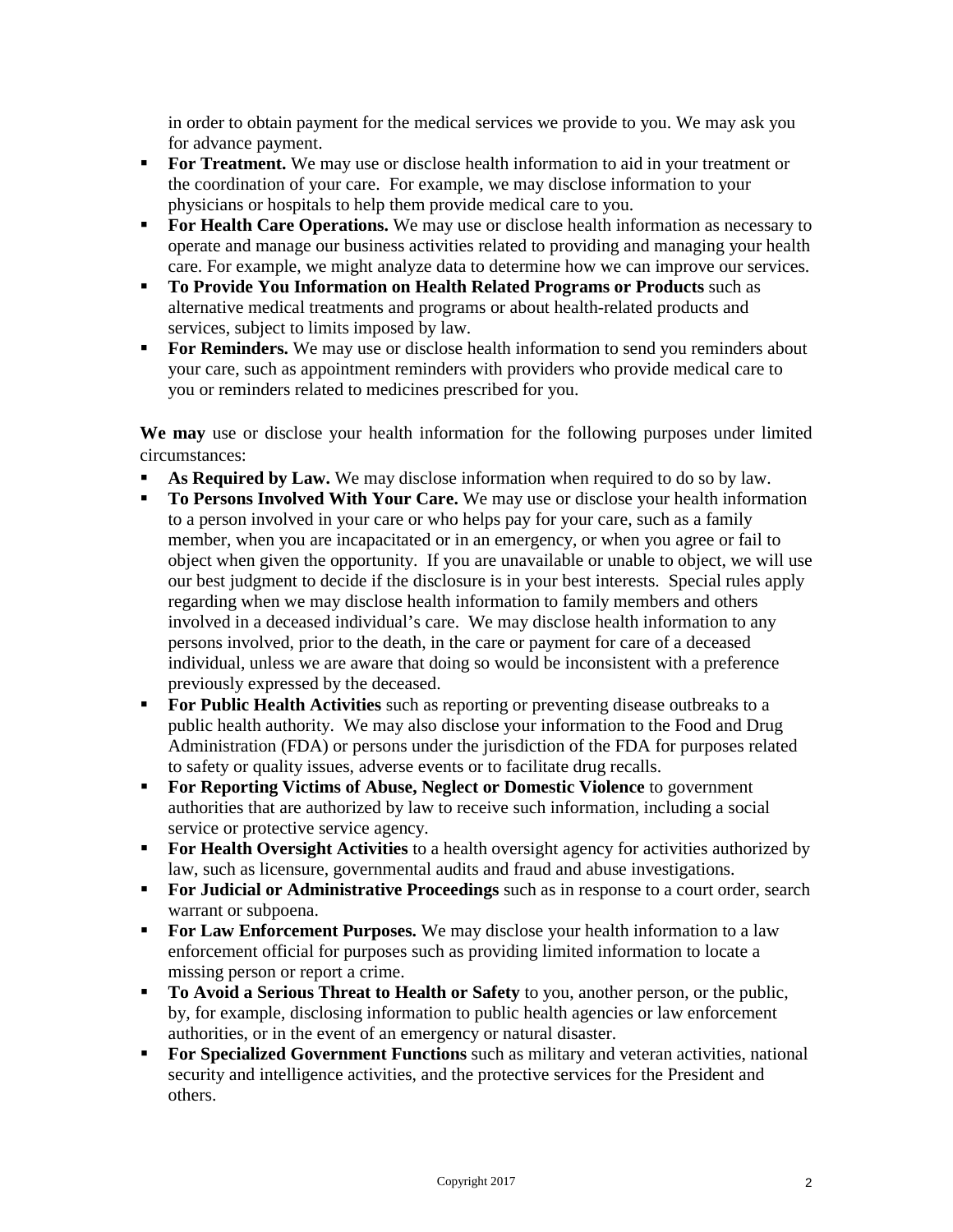- **For Workers' Compensation** as authorized by, or to the extent necessary to comply with, state workers compensation laws that govern job-related injuries or illness.
- **For Research Purposes** such as research related to the evaluation of certain treatments or the prevention of disease or disability, if the research study meets federal privacy law requirements.
- **To Provide Information Regarding Decedents.** We may disclose information to a coroner or medical examiner to identify a deceased person, determine a cause of death, or as authorized by law. We may also disclose information to funeral directors as necessary to carry out their duties.
- **For Organ Procurement Purposes.** We may use or disclose information to entities that handle procurement, banking or transplantation of organs, eyes or tissue to facilitate donation and transplantation.
- **To Correctional Institutions or Law Enforcement Officials** if you are an inmate of a correctional institution or under the custody of a law enforcement official, but only if necessary (1) for the institution to provide you with health care; (2) to protect your health and safety or the health and safety of others; or (3) for the safety and security of the correctional institution.
- **To Business Associates** that perform functions on our behalf or provide us with services if the information is necessary for such functions or services. Our business associates are required, under contract with us and pursuant to federal law, to protect the privacy of your information and are not allowed to use or disclose any information other than as specified in our contract and permitted by law.
- **Additional Restrictions on Use and Disclosure.** Certain federal and state laws may require special privacy protections that restrict the use and disclosure of certain health information, including highly confidential information about you. "Highly confidential information" may include confidential information under Federal laws governing alcohol and drug abuse information as well as state laws that often protect the following types of information:
	- 1. HIV/AIDS;
	- 2. Mental health;
	- 3. Genetic tests;
	- 4. Alcohol and drug abuse;
	- 5. Sexually transmitted diseases and reproductive health information; and
	- 6. Child or adult abuse or neglect, including sexual assault.

If a use or disclosure of health information described above in this notice is prohibited or materially limited by other laws that apply to us, it is our intent to meet the requirements of the more stringent law. Attached to this notice is a "Federal and State Amendments" document.

Except for uses and disclosures described and limited as set forth in this notice, we will use and disclose your health information only with a written authorization from you. This includes, except for limited circumstances allowed by federal privacy law, not using or disclosing psychotherapy notes about you, selling your health information to others, or using or disclosing your health information for certain promotional communications that are prohibited marketing communications under federal law, without your written authorization. Once you give us authorization to release your health information, we cannot guarantee that the recipient to whom the information is provided will not disclose the information. You may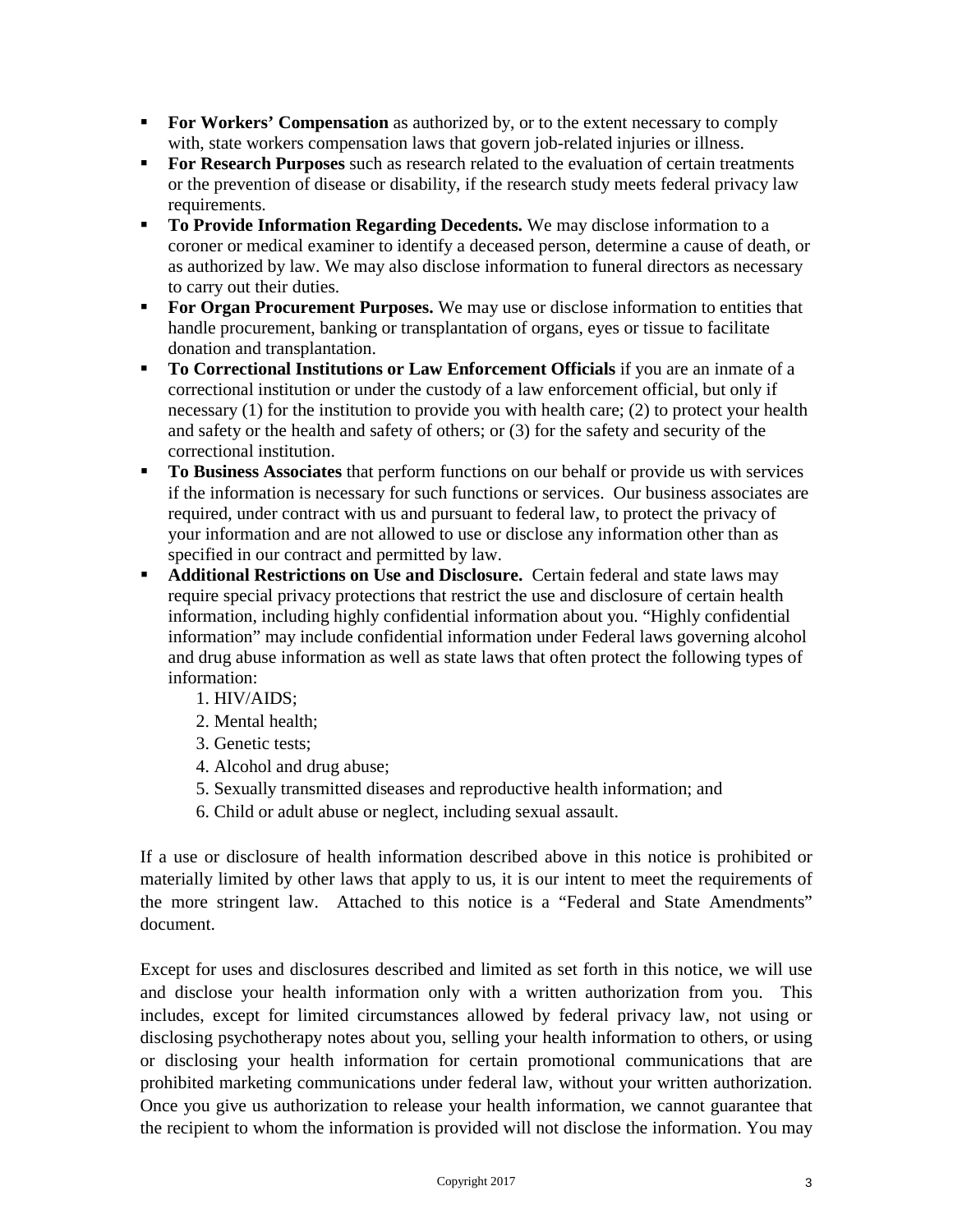take back or "revoke" your written authorization at any time in writing, except if we have already acted based on your authorization. To find out how to revoke an authorization, use the contact information below under the section titled "Exercising Your Rights."

### **What Are Your Rights**

The following are your rights with respect to your health information:

- **You have the right to ask to restrict** uses or disclosures of your information for treatment, payment, or health care operations. You also have the right to ask to restrict disclosures to family members or to others who are involved in your health care or payment for your health care. **Please note that while we will try to honor your request and will permit requests consistent with our policies, we are not required to agree to any restriction other than with respect to certain disclosures to health plans as further described in this notice.**
- **You have the right to request that we not send health information** to health plans in certain circumstances if the health information concerns a health care item or service for which you or a person on your behalf has paid us in full. We will agree to all requests meeting the above criteria and that are submitted in a timely manner.
- **You have the right to ask to receive confidential communications** of information in a different manner or at a different place (for example, by sending information to a P.O. Box instead of your home address). We will accommodate reasonable requests. In certain circumstances, we will accept your verbal request to receive confidential communications; however, we may also require you confirm your request in writing. In addition, any request to modify or cancel a previous confidential communication request must be made in writing. Mail your request to the address listed below.
- **You have the right to see and obtain a copy** of certain health information we maintain about you such as medical records and billing records. If we maintain a copy of your health information electronically, you will have the right to request that we send a copy of your health information in an electronic format to you. You can also request that we provide a copy of your information to a third party that you identify. In some cases, you may receive a summary of this health information. You must make a written request to inspect or obtain a copy your health information or have your information sent to a third party. Mail your request to the address listed below. In certain limited circumstances, we may deny your request to inspect and copy your health information. If we deny your request, you may have the right to have the denial reviewed. We may charge a reasonable fee for any copies.
- You have the right to ask to amend certain health information we maintain about you such as medical records and billing records if you believe the information is wrong or incomplete. Your request must be in writing and provide the reasons for the requested amendment. Mail your request to the address listed below. If we deny your request, you may have a statement of your disagreement added to your health information.
- **You have the right to receive an accounting** of certain disclosures of your information made by us during the six years prior to your request. This accounting will not include disclosures of information made: (i) for treatment, payment, and health care operations purposes; (ii) to you or pursuant to your authorization; and (iii) to correctional institutions or law enforcement officials; and (iv) other disclosures for which federal law does not require us to provide an accounting.
- **You have the right to a paper copy of this notice.** You may ask for a copy of this notice at any time. Even if you have agreed to receive this notice electronically, you are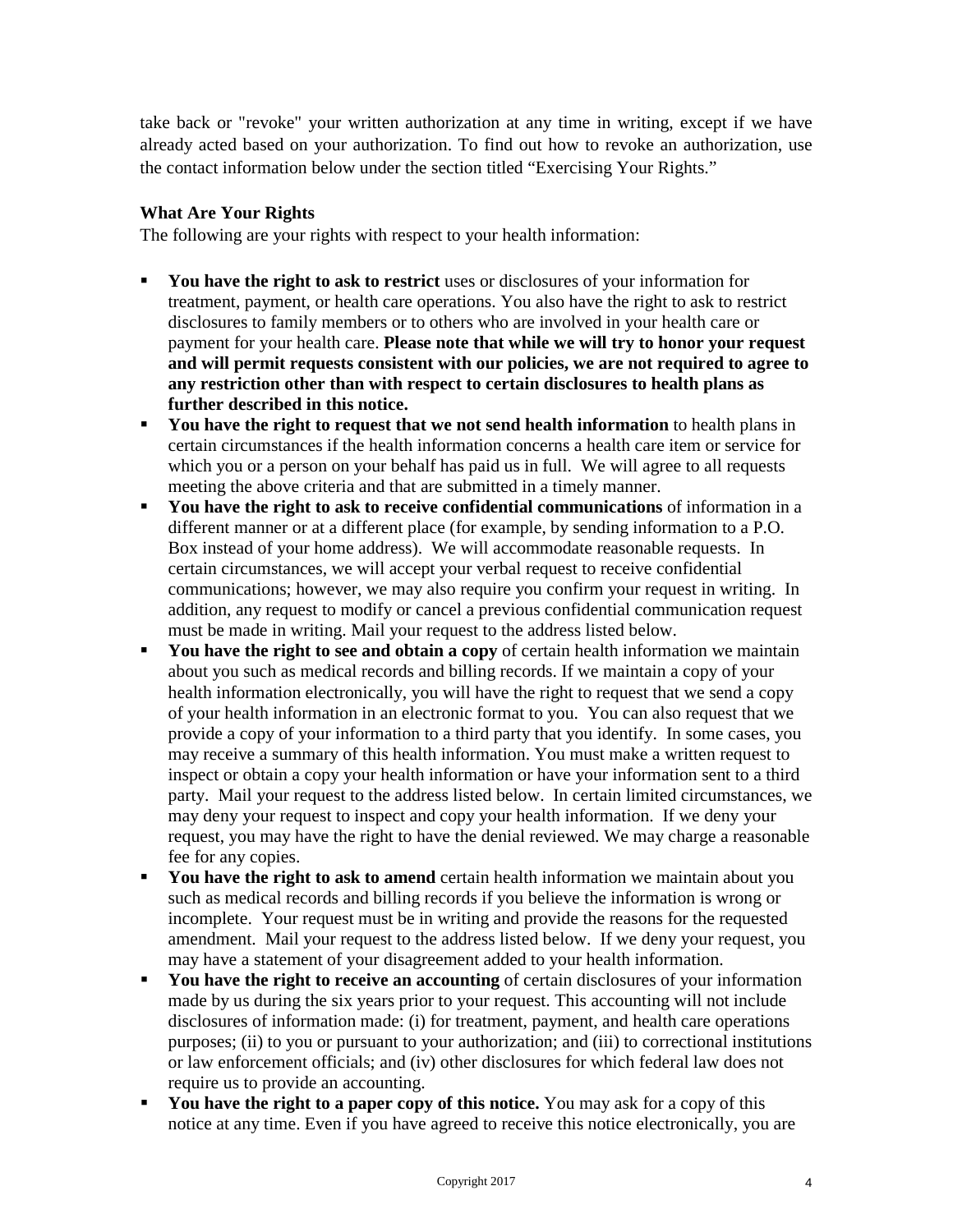still entitled to a paper copy of this notice. If we maintain a website, we will post a copy of the revised notice on our website. You may also obtain a copy of this notice on our website, <https://www.optumcare.com/medical.html> or by calling 1-949-923-3277.

### **Exercising Your Rights**

- **Contacting your Provider.** If you have any questions about this notice or want information about exercising any of your rights, please call 1-949-923-3277**.**
- **Submitting a Written Request.** You can mail your written requests to exercise any of your rights, including modifying or cancelling a confidential communication, requesting copies of your records, or requesting amendments to your record, to us at the following address:

OptumCare Medical Group PO Box 54004 Irvine, CA 92619

• **Filing a Complaint.** If you believe your privacy rights have been violated, you may file a complaint with us at the following address:

OptumCare Medical Group Legal Department, MS-02 11 Technology Drive Irvine, CA 92618

**You may also notify the Secretary of the U.S. Department of Health and Human**  Services of your complaint. We will not take any action against you for filing a complaint.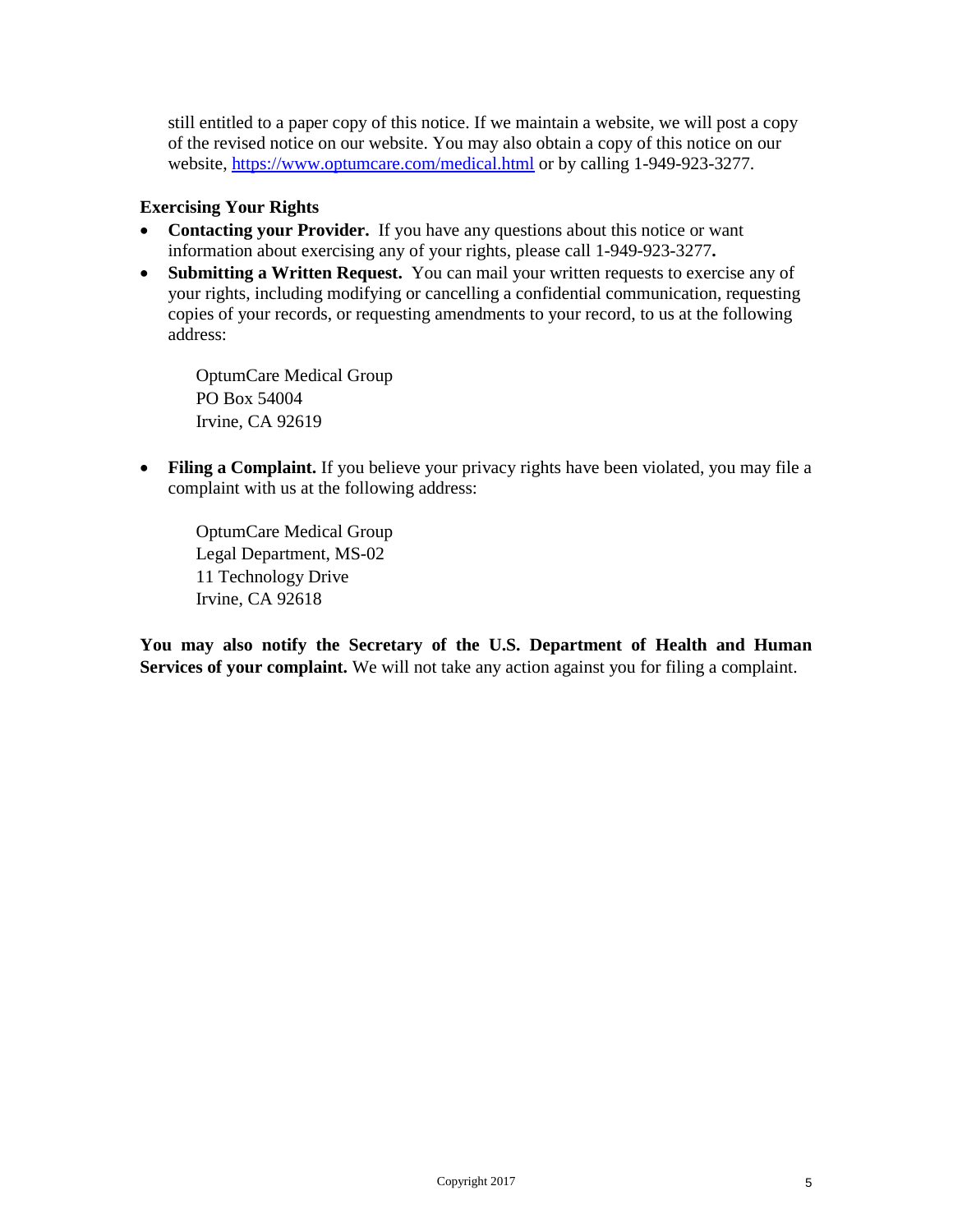### **OPTUMCARE MEDICAL GROUP PROVIDER NOTICE OF PRIVACY PRACTICES: FEDERAL AND STATE AMENDMENTS**

#### **Revised: January 1, 2017**

The first part of this Notice, which provides our privacy practices for Medical Information (pages 1 - 5), describes how we may use and disclose your health information under federal privacy rules. There are other laws that may limit our rights to use and disclose your health information beyond what we are allowed to do under the federal privacy rules. The purpose of the charts below is to:

- 1. show the categories of health information that are subject to these more restrictive laws; and
- 2. give you a general summary of when we can or cannot use and disclose your health information without your consent.

If your written consent is required under the more restrictive laws, the consent must meet the particular rules of the applicable federal or state law.

#### Summary of Federal Laws

Alcohol & Drug Abuse Information

We are allowed to use and disclose alcohol and drug abuse information that is protected by federal law only (1) in certain limited circumstances, and/or disclose only (2) to specific recipients.

| <b>Summary of State Laws</b>                                          |                                     |
|-----------------------------------------------------------------------|-------------------------------------|
| <b>General Health Information</b>                                     |                                     |
| We are allowed to disclose general health information only $(1)$      | AR, CA, DE, FL, IN, MN, MT, NE, NJ, |
| under certain limited circumstances, and /or $(2)$ to specific        | NY, PR, RI, TN, TX, WA              |
| recipients.                                                           |                                     |
| You may be able to restrict certain electronic disclosures of         | NC, NV                              |
| health information.                                                   |                                     |
| We are not allowed to use or disclose health information for          | CA, FL, IA, MT, NH, TN              |
| certain purposes.                                                     |                                     |
| We will not use and/or disclosure information regarding certain       | AL, CA, MO, MT, NV, NJ, SD, TX      |
| public assistance programs except for certain purposes                |                                     |
| We are allowed to disclose certain immunization records only          | FL, IL NE, NV, SC                   |
| $(1)$ under certain limited circumstances, and/or disclose only $(2)$ |                                     |
| to specific recipients                                                |                                     |
| We must restrict access to records of minors subject to a court       | IL                                  |
| protective order                                                      |                                     |
| We must comply with additional restrictions prior to using or         | KS, MO, VI                          |
| disclosing your health information for certain purposes               |                                     |
| We are allowed to disclose your health information only for limited   | WA                                  |
| research purposes                                                     |                                     |
| Prescriptions                                                         |                                     |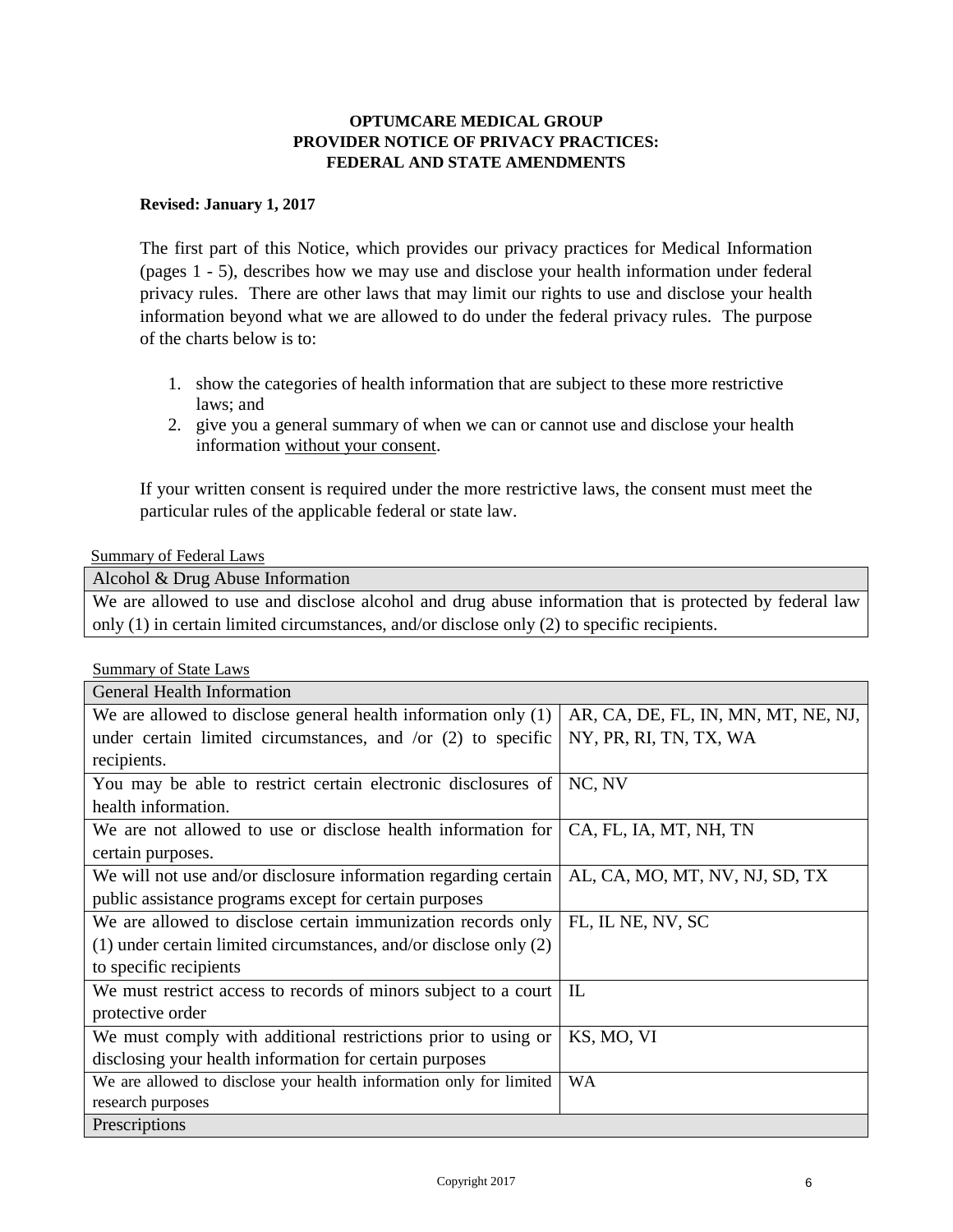Summary of State Laws

| We are allowed to disclose certain prescription-related            | AL, CO, CT, FL, GA, ID, IN, KY, MI, |  |
|--------------------------------------------------------------------|-------------------------------------|--|
| information only (1) under certain limited circumstances, and      | NE, NV, NH, NY, OH, RI, SC, TN, UT, |  |
| /or $(2)$ to specific recipients.                                  | VA, WV, WY                          |  |
| We must limit the amount of certain of your health information     | <b>ME</b>                           |  |
| that we can include on a prescription or other medical             |                                     |  |
| certification document                                             |                                     |  |
| <b>Communicable Diseases</b>                                       |                                     |  |
| We are allowed to disclose communicable disease information        | AZ, IA, IN, KS, MI, MT, NE, NV, NY, |  |
| only $(1)$ under certain limited circumstances, and /or $(2)$ to   | OK                                  |  |
| specific recipients.                                               |                                     |  |
| Sexually Transmitted Diseases and Reproductive Health              |                                     |  |
| We are allowed to disclose sexually transmitted disease and/or     | AZ, CA, CO, FL, IL, IN, IA, KS, MA, |  |
| reproductive health information only (1) under certain limited     | MI, MT, NV, NJ, NM, OK, WA, WV,     |  |
| circumstances and/or $(2)$ to specific recipients.                 | <b>WY</b>                           |  |
| We are not allowed to identify certain abortion patients in legal  | OK                                  |  |
| proceedings                                                        |                                     |  |
| Alcohol and Drug Abuse                                             |                                     |  |
| We are not allowed to disclose alcohol and drug abuse              | <b>WV</b>                           |  |
| information without your written consent.                          |                                     |  |
| We are allowed to use and disclose alcohol and drug abuse          | AR, CA, CT, FL, GA, IL, IN, IA, LA, |  |
| information (1) under certain limited circumstances, and/or        | MD, MA, MI, MN, MS, NV, NC, OH,     |  |
| disclose only (2) to specific recipients.                          | OK, PA, TN, VA, WI                  |  |
| Genetic Information                                                |                                     |  |
| We are not allowed to disclose genetic information without         | KS, NH, NY                          |  |
| your written consent.                                              |                                     |  |
| We are allowed to disclose genetic information only (1) under      | AK, AZ, FL, IL, LA, MA, ME, MO,     |  |
| certain limited circumstances and/or (2) to specific recipients.   | NH, NV, NJ, NM, OR, RI, TX, VT,     |  |
|                                                                    | WA, WY                              |  |
| Restrictions apply to $(1)$ the use, and/or $(2)$ the retention of | AK, DE, NM, WY                      |  |
| genetic information.                                               |                                     |  |
| HIV / AIDS                                                         |                                     |  |
| We are allowed to disclose HIV/AIDS-related information only       | AZ, CA, CO, CT, DE, FL, GA, IA, IL, |  |
| (1) under certain limited circumstances and/or $(2)$ to specific   | IN, KS, KY, ME, MD, MA, MI, MO,     |  |
| recipients.                                                        | MT, NE, NV, NH, NM, NY, NC, OH,     |  |
|                                                                    | OK, OR, PA, PR, RI, TX, WA, WV,     |  |
|                                                                    | WI, WY                              |  |
| Certain restrictions apply to oral disclosures of HIV/AIDS-        | CT, FL                              |  |
| related information.                                               |                                     |  |
| Mental Health                                                      |                                     |  |
| We are not allowed to disclose mental health information           | PR, UT                              |  |
| without your written consent.                                      |                                     |  |
| We are allowed to disclose mental health information only $(1)$    | AK, AZ, CA, CT, DC, IA, IL, IN, ME, |  |
| under certain limited circumstances and/or $(2)$ to specific       | MD, MI, MS, NV, NH, NJ, NM, NC,     |  |